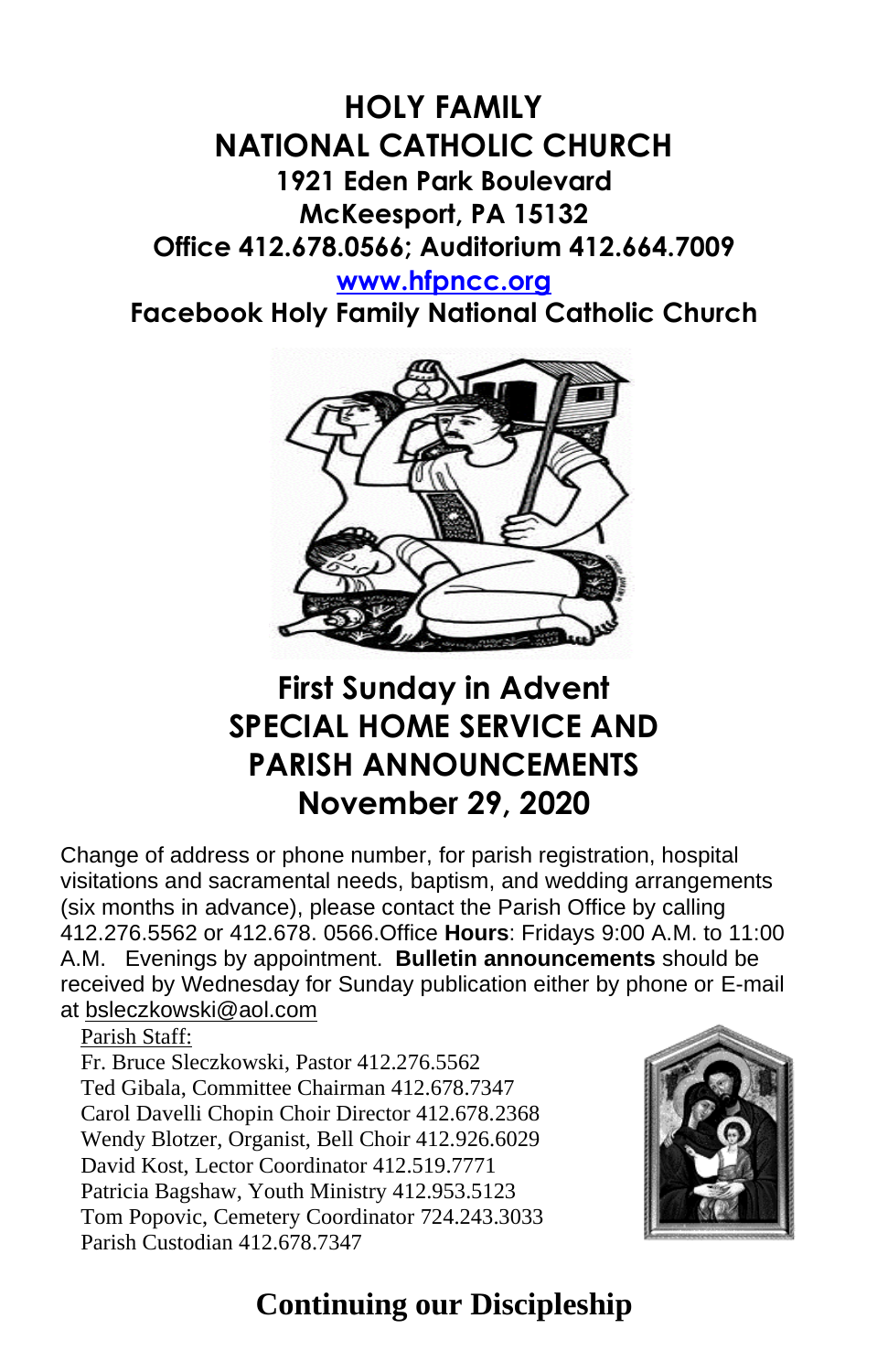### **This Week**

**Sunday, November 29, 2020 Advent 1 Holy Mass 9:00 A.M.**



+Alice Demski (17<sup>th</sup>) Ann) Int. son Gary Demski; **+Berverlee Kotulsky** (5th Ann) Int. Mrs. Mildred Kotulsky; **+Edward Kustra** (3rd Ann) Int. wife Eileen Kustra

## **Sunday, December 6, 2020 Advent 2 Holy Mass 9:00 A.M.**

**+George Jugan** Int. Mr. & Mrs. Terry Kleckner; **+Irene Jugan** Int. the Contrella Family; **+Rose Gagne** Int Sleczkowski Family

## **Future Direction's Community Services**

Once again, we will be collecting winter clothing for a men and woman. Please bring the used clothing on Sunday morning. David Kost will be coordinating the clothing drive. Coats are especially needed. All clothing should be clean and in good condition

All gifts are to be returned unwrapped by December 8th and monetary gifts can also be given towards purchase of gifts. Your support through the years have been greatly appreciated and let us bring joy to a child's Christmas this year

### **Amazon Shoppers**

Holy Family has enrolled in the Amazon Smile program where a monetary percentage from purchases can be donated to our parish. To access the Amazon Smile Link go to the Amazon website <https://smile.amazon.com/ch/81-1800642> or clink onto the link at the bottom of our website or our Facebook page. **Choose Holy Family Parish Pittsburgh PA.** Many of us do online shopping, especially during the holiday season. As we shop, we can also donate to our parish. Pass the information to family and friends.

## **Life Span Meal on Wheels 11th Annual Holiday Sweet Treats Cookie Campaign**

450 dozen cookies are needed in order to distribute 1.2 dozen cookies to brighten our senior during this holiday season. Donations of 2-3 dozen homemade cookies are requested by Friday Dec. $11<sup>th</sup>$ . Call 412-464-1300 and ask for Judy to make arrangements for a pick-up by a Life Span staff member.